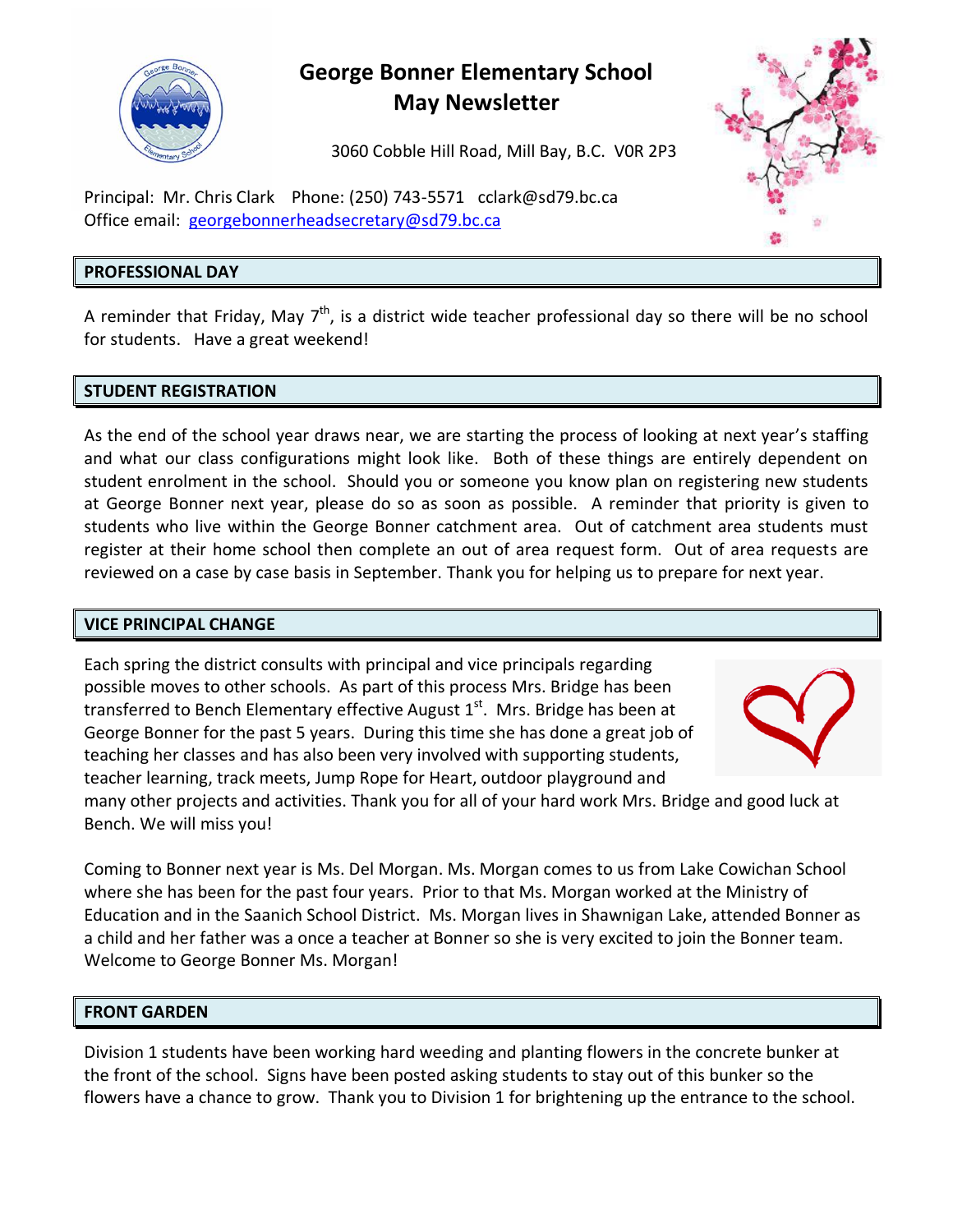### **INDIGENOUS GARDEN**

Mrs. Swift and her team of dedicated helpers have been busy planning and gathering materials for our new indigenous garden. This garden will have a split rail fence, a rock river and will be full of plants and shrubs indigenous to Vancouver Island. Students will be involved in all phases of the project and we hope to have it completed by the end of June this year.

### **SCHOOL GARDEN**

Spring has finally arrived, and many classes are busy getting things planted in their garden boxes! Students will soon be able to reap the benefits of their hard work with berry and vegetable samples as well as beautiful flowers.



# **SPORTS AND CLUBS**

On Tuesdays at lunch, Mr. Low and Mr. Burgess are running grade 6 and 7 badminton. In order to ensure safety, all students are arranged by cohorts and wear their masks at all times. Students have been learning the basic skills of this great game in preparation for a mini tournament at the start of June. Thank you to Mr. Burgess and Mr. Low for coaching.

# **KILOMETER CHALLENGE**

Each spring at Bonner we offer students the opportunity to participate in a Kilometer Challenge. Students earn charms for the number or kilometers they run or walk around our school track. This year's Kilometer Challenge is off to an impressive start. The top runners have already run over 40 kilometers! Keep up the great work everyone!

#### **CLASS PHOTOS**

On Tuesday, May 18<sup>th</sup>, Lifetouch photography will be here to take class photos with students. Safety protocols will be followed at all times. All photos will be taken outside so that students do not have to wear masks and their faces are visible in the photo. If your child would like to wear a mask they are welcome to do so. Each student will receive one complimentary copy of their class photo. Please call the school should you have any questions. There will be no individual or whole school photos taken on this day.

#### **BUSING REGISTRATION for 2021/2022**

Registration for busing next school year can be completed online beginning May 1 – 31, 2021. <https://sd79.bc.ca/services/transportation/bus-registration/>

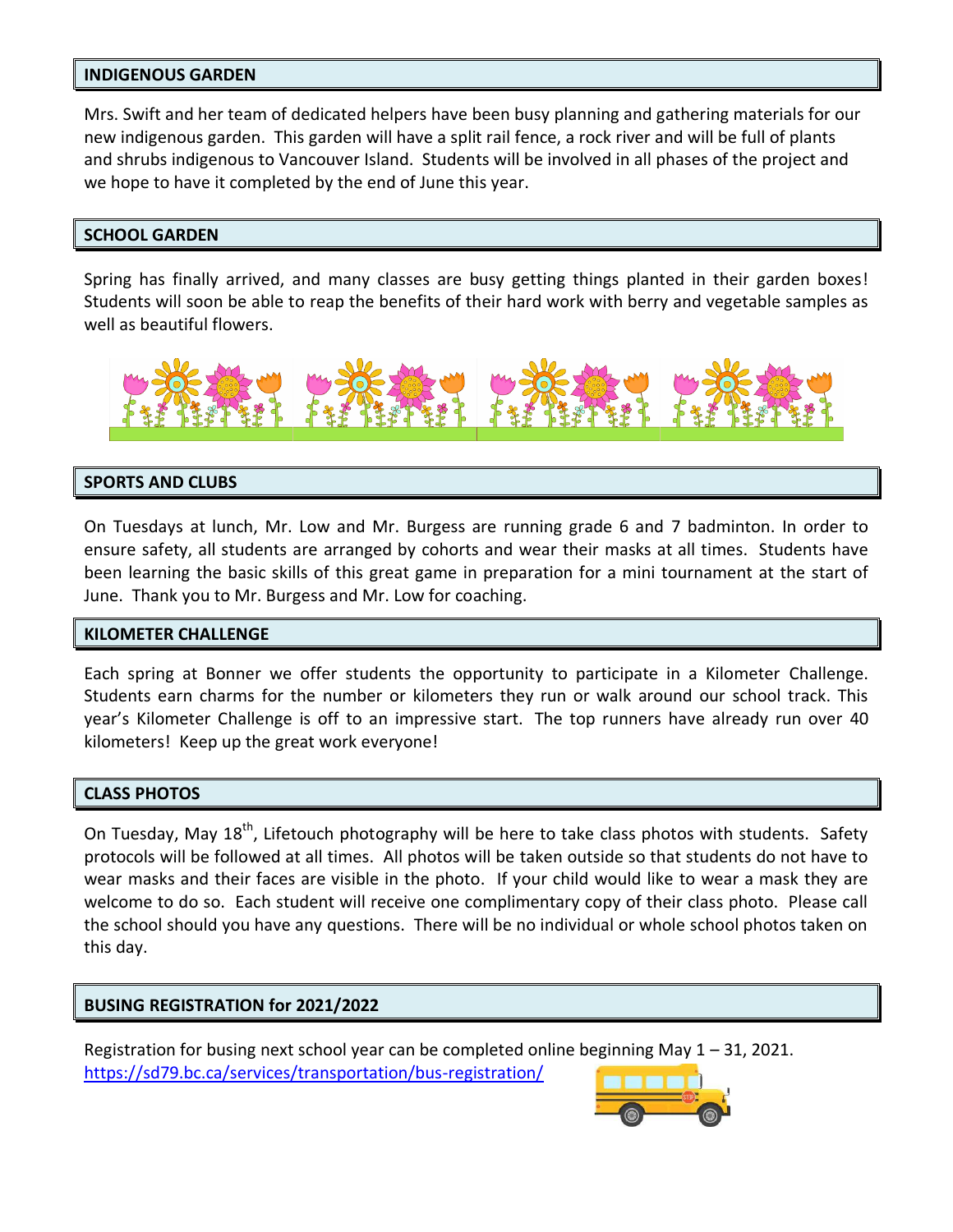#### **SALMON RELEASE**

Since late January, Divisions 1, 2 and 8 have been raising salmon from the egg to the fry stage. Near the end of April, the Coho fry were ready to release so students from all three classes released almost 200 baby salmon into Shawnigan Creek. Thank you to all students for helping monitor the salmon and safely release them. Earlier in April, students in Divisions 18 and 21 helped release another batch of salmon raised by Mr. Boan-Mitchell. Fingers crossed they all grow up and return as adults in 2-3 years.



# **EARTH DAY AND LIGHTS OUT CANADA**

April 22<sup>nd</sup> was "Lights Out Canada Day" at George Bonner so staff and students shut off as many lights as possible throughout the day in order to save energy. Many students and staff also wore blue or green to show their school spirit and support for "Earth Day." Well done, everyone!

# **TC 10K – GEORGE BONNER BEARS**

On Sunday, April 25<sup>th</sup>, students and a number of adults competed in the Times Colonist 10 KM Virtual Run near Kinsol Trestle. Everyone had a great time and some very fast times were posted. Well done to all members of the Bonner Bears team! The race was the culmination of three months of practice where children saw huge improvements in their fitness and endurance. We had a great team this year and are looking forward to another great team next year! Congratulations to:

Ms. Baxendale Ms. Joyce Ms. Merrett Ms. Cadorette Ms. Hughson (student teacher) Ms. Tibbell (student teacher)

Brady Dow Jack Bosence Malia O'Donnell William Kozoriz Frankie Swannell

You should all feel proud of your determination and commitment. A big thank you to all the parent volunteers, families and teachers who helped with the water stations and snacks.

# **REMINDER- PLEASE STAY HOME IF YOU ARE SICK**

*Please do not send your child to school with any contagious illness including cold and flu.*

A reminder that students in Grades 4 - 7 are currently required to always wear masks while inside the school and on the bus. The only exceptions are when students are eating/drinking or playing a musical instrument. K - 3 students are not required to wear masks. No masks are required while outside but physical distancing is encouraged.

Thank you to everyone in the Bonner community for your help keeping children, staff and families safe.

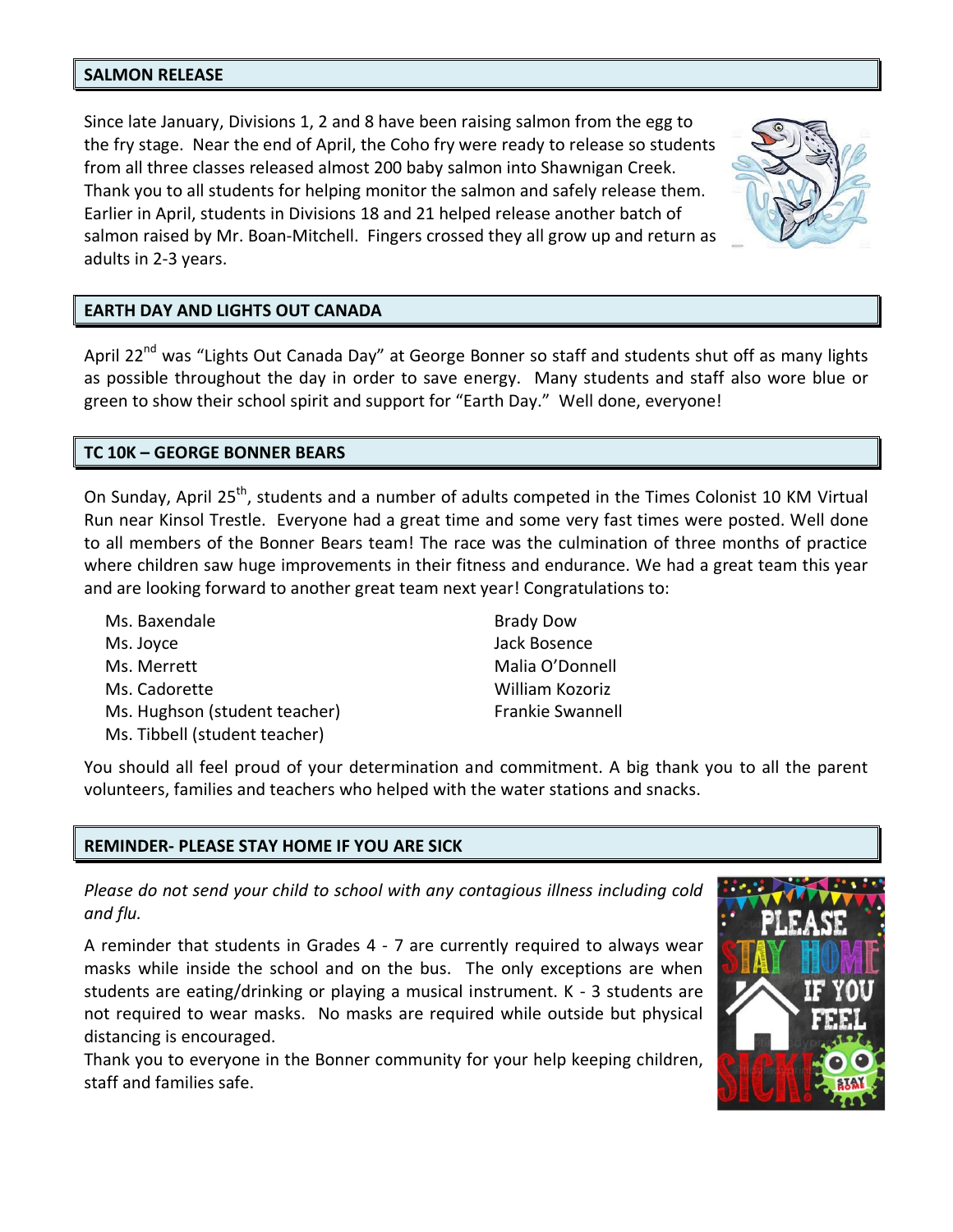#### **PAC INFORMATON**

Yes, the PAC does a lot of Fundraising, but we do more than that. If you would like to be involved in



supporting, encouraging and improving the quality of education and the well-being and safety of the students in our school, you are invited to attend the next PAC meeting, which will be held on Tuesday, May 18<sup>th</sup> at 6:30 pm via zoom.

**PAC NEWS – Call for Nominations for the PAC Executive for the 2021-2022 School Year** Hello Bonner Parents! As there are only a couple of months of school left in the

2020-2021 school year, it is time to call for nominations for the PAC Executive positions for the 2021- 2022 school year. The elections will be held during the September PAC meeting. ALL parents are part of the Bonner PAC and ALL parents are welcome and encouraged to attend the meetings and support/volunteer for PAC activities and fund raising. Please consider putting your name forward or nominating a parent for a PAC position. It is a very rewarding service and no prior experience is necessary. We have a lot of fun and more hands make for light work. PAC meetings are held once a month at 6:30 pm via zoom. The next PAC meeting is scheduled for Tuesday, May 18<sup>th</sup>. Everyone is welcome! Can't make the meetings but still want to get involved? There is always lots of stuff to do between meetings and the help is always appreciated. The PAC can be contacted anytime at georgebonnerpac@sd79.bc.ca

The positions up for nomination are as follows: Chairperson Vice Chair **Secretary** Treasurer Fundraising Coordinator

If you are interested or have any questions regarding these positions and their duties, please feel free to contact the PAC via georgebonnerpac@sd79.bc.ca